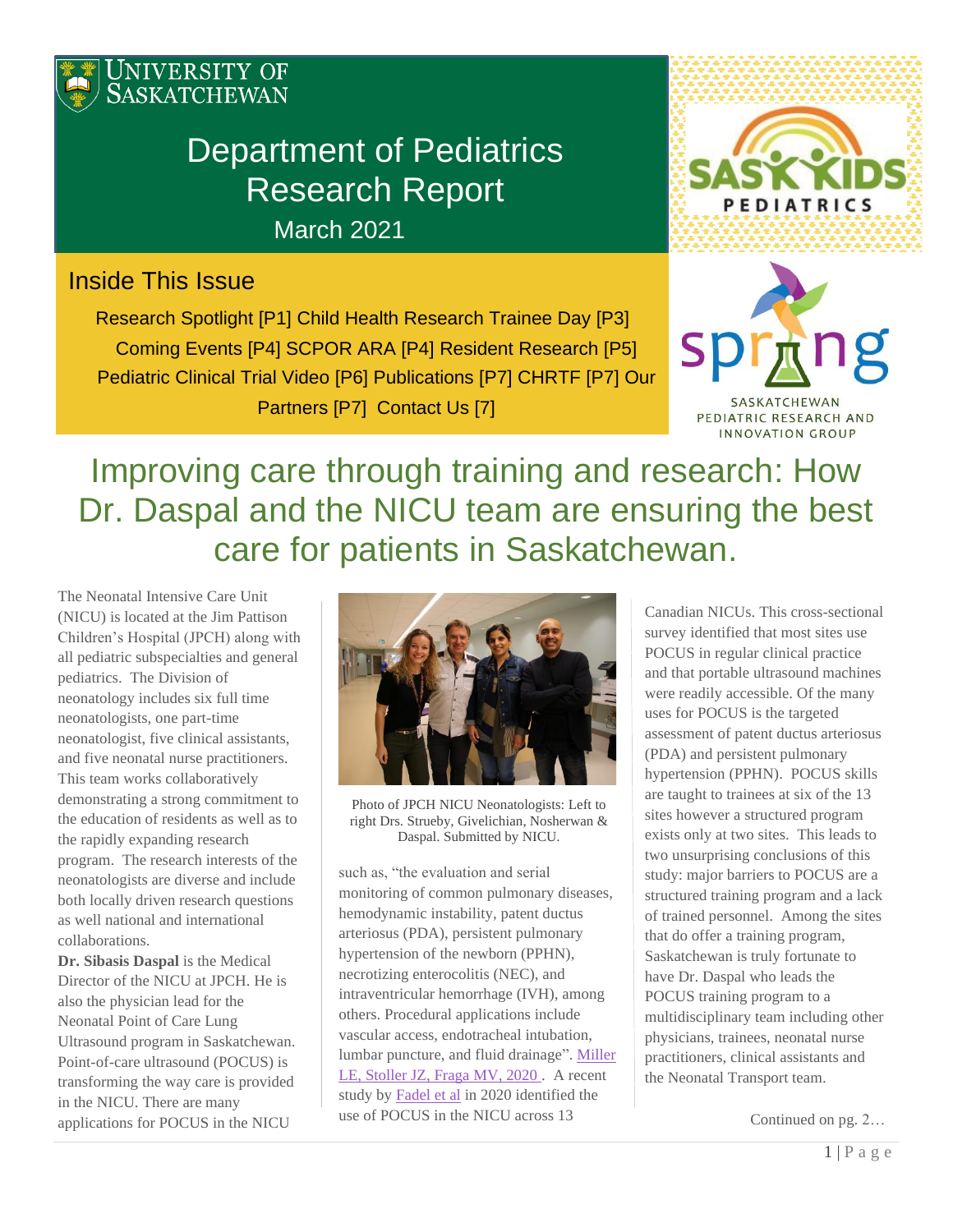…NICU, continued from pg. 1

At JPCH, bedside lung ultrasounds are used to assist surfactant administration, detection of pneumothorax interventions, weaning/optimization of respiratory support, and detection of lung fluid. The first clinical research study (completed in 2019) aimed to assess reliability and validity of lung ultrasound (LUS) for exogenous surfactant distribution. Common practice at neonatal intensive care units is to assess adequacy of surfactant distribution by patient' clinical response and radiological studies. Bedside LUS allows for monitoring surfactant distribution and making necessary adjustments during the procedure at the bedside, decreasing the need for repeated X-rays post surfactant therapy.

Another research query by Dr. Daspal and his NICU team is how Lung Ultrasound guided treatment improves respiratory illness in newborns. One of these studies is 'Bedside Lung Ultrasound as a Predictor of The Extubation Readiness In Preterm Infants'. This study run by **Drs. Veronica Samedi** (Neonatal Hospitalist at JPCH), Sibasis Daspal, and Kaarthigeyan Kalaniti asked the question: Does lung ultrasonography predict the successful extubation in preterm ventilated infants? The study was recently completed, and the results will be published in the next few months. Another study titled, 'Examination of diaphragmatic thickness and excursion of pre-term and term infants through utilization of ultrasound imaging' led by Dr. Daspal and medical student Malshi Karunatilake will conduct a sonographic assessment of diaphragmatic thickness and excursion and DTF in two groups of newborns, term (37+weeks) and preterm (32+-36+6 weeks) infants, using 2D and M-mode ultrasound imaging with the goal of determining reference values. The study findings will provide an initial step towards determining reference values of diaphragmatic thickness and excursion for future studies. Ultimately, these studies will help develop criteria for extubation readiness, thereby reducing risk of adverse outcomes of prolonged intubation such as ventilator induced diaphragmatic dysfunction (VIDD).

| <b>Current research at JPCH NICU</b>                                                                                                                                                                                                                                                                                                                                                                                                                                                                                                                                                                                                                                                                                                                                                                                                                                                                                                                                                                                                                                                               |                                                                                                                                                                                                                                                                                                                                                                                       |                                |
|----------------------------------------------------------------------------------------------------------------------------------------------------------------------------------------------------------------------------------------------------------------------------------------------------------------------------------------------------------------------------------------------------------------------------------------------------------------------------------------------------------------------------------------------------------------------------------------------------------------------------------------------------------------------------------------------------------------------------------------------------------------------------------------------------------------------------------------------------------------------------------------------------------------------------------------------------------------------------------------------------------------------------------------------------------------------------------------------------|---------------------------------------------------------------------------------------------------------------------------------------------------------------------------------------------------------------------------------------------------------------------------------------------------------------------------------------------------------------------------------------|--------------------------------|
| <b>JPCH (Local)</b>                                                                                                                                                                                                                                                                                                                                                                                                                                                                                                                                                                                                                                                                                                                                                                                                                                                                                                                                                                                                                                                                                | <b>Provincial</b>                                                                                                                                                                                                                                                                                                                                                                     | <b>National</b>                |
| Point of care ultrasound<br>Lung ultrasonography as a bedside tool to assess exogenous surfactant distribution<br>Lung Ultrasound as a Predictor of the Extubation Readiness in Preterm Infants<br>ii)<br>Bedside US as a diagnostic tool for air leak in neonates.<br>iii)<br>Patent ductus arteriosus in premature infants<br>iv)<br>Delivery room Resuscitation<br>v)<br><b>Gut perfusion with doppler and NIRS</b><br>Splanchnic Oxygenation Measurement with Near-Infra Spectroscopy (NIRS) as a<br>i)<br>Predictor of Feeding Tolerance in Extremely Preterm Newborns Receiving Fortified<br>Feeding<br>ii) Intestinal blood flow by Doppler ultrasound: the impact of fortification and<br>prediction of feeding intolerance in extremely preterm neonates (DUSFI)<br>HIE and cerebral perfusion (NICU-PICU collaboration)<br>Quality improvement (QI) and safety<br>i) Admission Laboratory Testing on Umbilical Cord Blood for NICU patients<br>ii) Virtual technologies and telemedicine in NICU<br>iii) Cost-benefits of newborn screening for SCID<br>Oxygen reduction test - EPIQ CNN | <b>Provincial premature</b><br>labour and delivery<br>care pathway -<br>The goal is to develop the<br>provincial pathway to<br>support delivery and<br>stabilization of preterm<br>baby under 33 weeks<br>gestation in peripheral<br>health facilities<br>QI and safety<br>i) Neonatal feeding:<br>fortification and growth -<br>collaboration with<br>dietitians<br>Saskatoon/Regina | <b>IMPACT</b><br><b>MICARE</b> |

**Dr. Asma Nosherwan** is a neonatologist at JPCH and the lead for both the Quality Improvement and Morbidity and Mortality programs. She is also the resident education and training lead. Beyond her clinical and teaching responsibilities she is also overseeing two ultrasound studies. The first one asked the question: Is a single dose of 20 mg/kg of ibuprofen effective in closing a hemodynamically significant patent ductus arteriosus (PDA)? For this study, neonates presenting to the NICU with a hemodynamically significant PDA, defined through echocardiogram measures, will be given a standard oral dose of 20 mg/kg of ibuprofen, followed by two 10 mg/kg doses within 24-hour intervals. An echocardiogram will be performed after the first ibuprofen dose to monitor closure rates of the PDA. This study will lead to a better understanding of whether or not a patient may need further doses of treatment or surgical ligation of the PDA. Another study is looking at the detection of heart rate using ultrasound in the delivery room resuscitation.

Continued on pg. 4 Continued on pg. 6…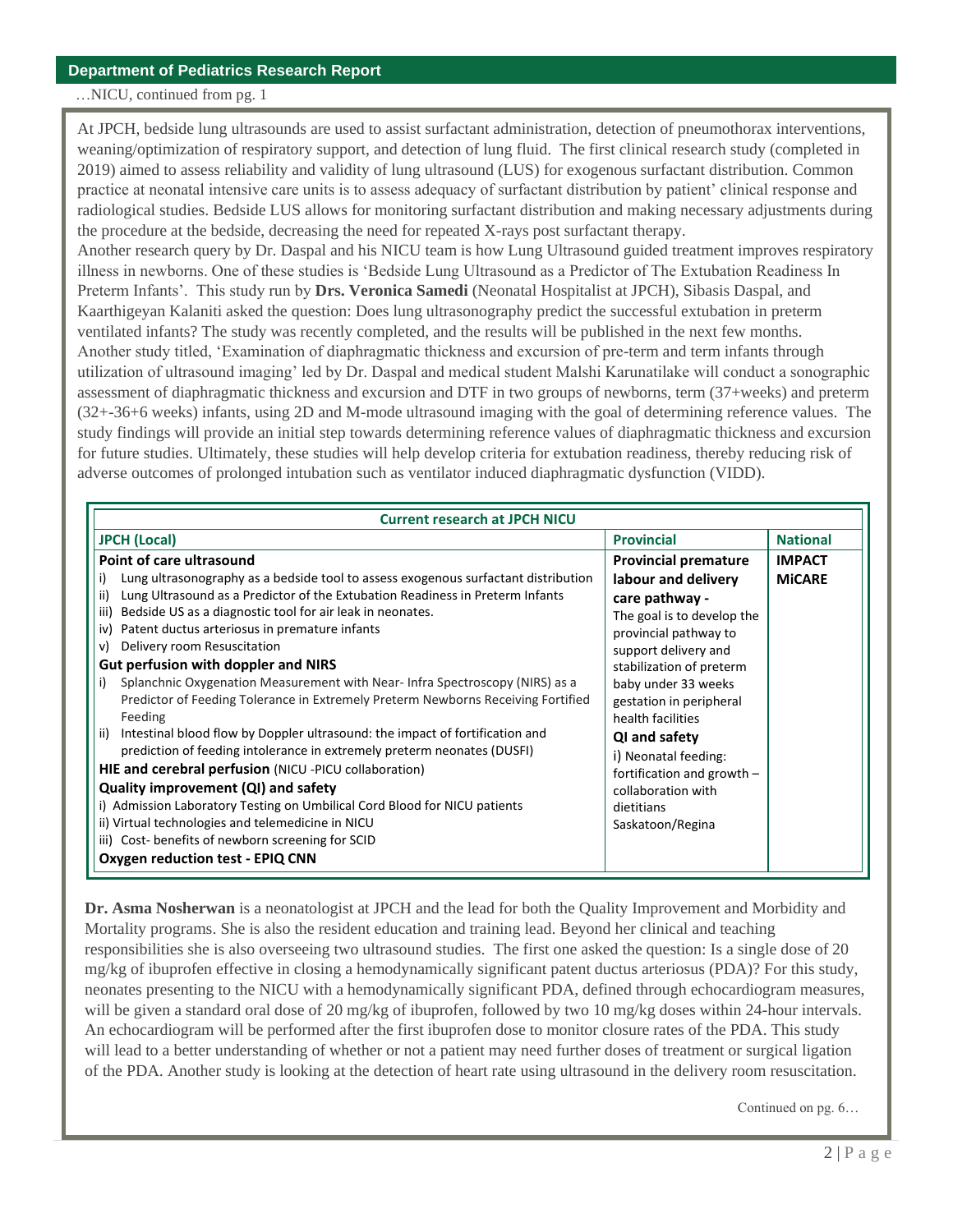# **Department of Pediatrics Virtual Child Health Research Trainee Day**

Please join us on **Thursday April 15th, 2021** for this research symposium featuring presentations from residents, graduate students, post-doctoral fellows, and undergraduate students engaged in child health research at USask.



This year we welcome Keynote speaker, **Dr. Hugh O'Brodovich**

who will present,

### **Discovery, scholarship and innovation to improve the health of children**



Hugh O'Brodovich, MD FRCP(C) is the Arline and Pete Harman Professor of Pediatrics (Emeritus) at the Stanford School of Medicine [\(https://profiles.stanford.edu/hugh](https://profiles.stanford.edu/hugh-obrodovich)[obrodovich\)](https://profiles.stanford.edu/hugh-obrodovich). He was the Chair of Pediatrics at Stanford University from 2008 through 2016 during which time he led the creation of Stanford University's Child Health Research Institute and served as its inaugural director. Previously, he was the Chair of Paediatrics at the University of Toronto and SickKids' Paediatrician-in-Chief. His laboratory investigated how the lung's airspaces become fluid filled (pulmonary edema) and how airspace fluid is cleared under physiologic (fetal lung liquid at birth) and pathophysiologic (pulmonary edema) conditions. Most recent research involved population-based studies to discover genetic factors that influence the development of bronchopulmonary dysplasia. He was elected as a Fellow of both the Canadian Academy of Health Sciences and the American Association for the Advancement of Science.

# [Register Today!](https://www.eventbrite.ca/e/2021-child-health-research-trainee-day-tickets-144696287491?aff=ebdssbonlinesearch&utm-medium=discovery&utm-campaign=social&utm-content=attendeeshare&utm-source=cp&utm-term=destsearch)







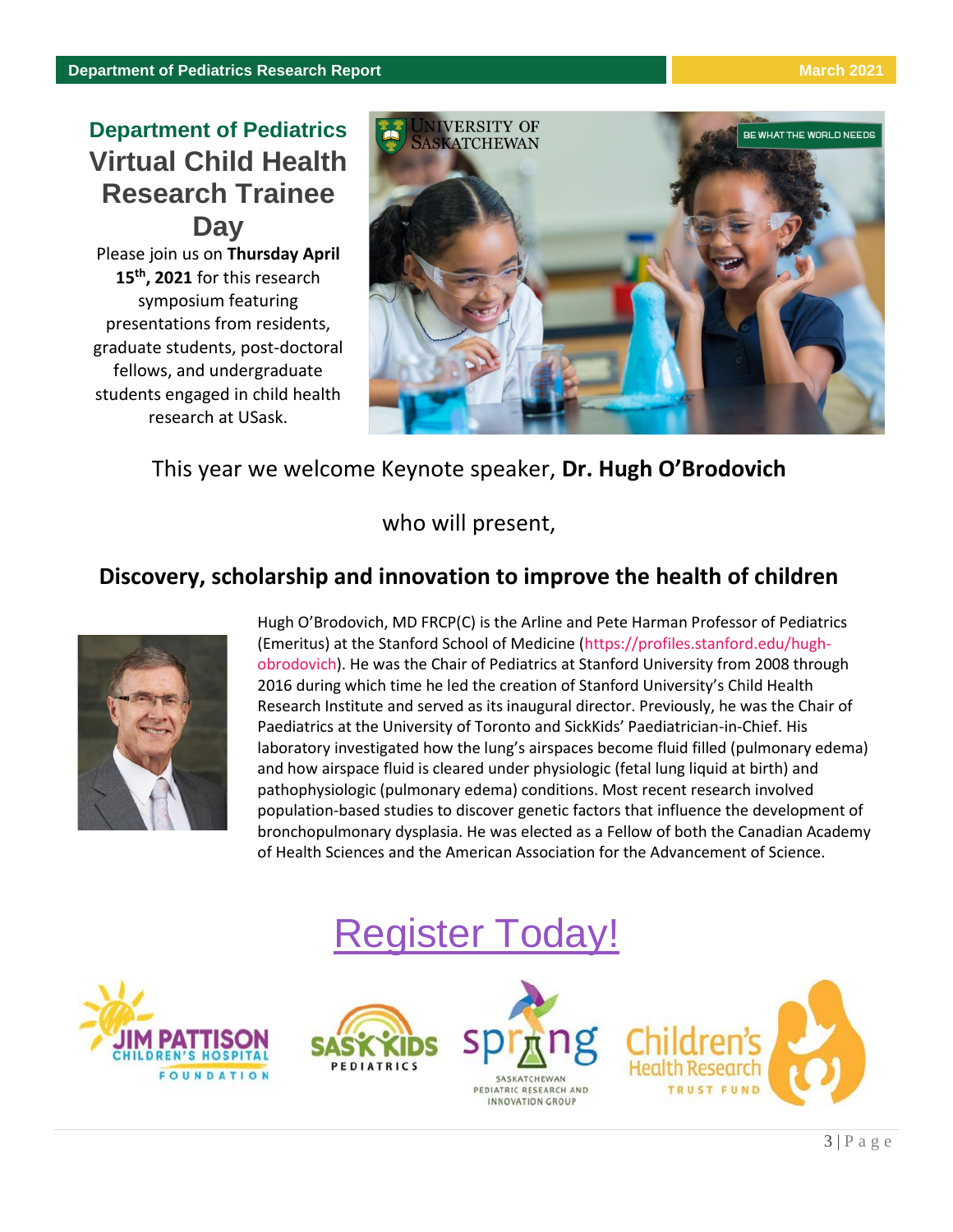# **Coming Events**

| <b>April 15</b> | Department of Pediatrics' Child Health Research Trainee Day                                                                                                                     |
|-----------------|---------------------------------------------------------------------------------------------------------------------------------------------------------------------------------|
| <b>April 1</b>  | Pediatric Grand Rounds - Sean Polreis                                                                                                                                           |
| <b>April 7</b>  | Understanding Learning Health Systems: What they are, how they apply to Saskatchewan and<br>why Patient Partners need to be engaged. - SCPOR - Drs. Gary Groot and Jenny Basran |
| <b>April 8</b>  | Pediatric Grand Rounds - Dr. Katie Felton                                                                                                                                       |
| <b>April 22</b> | Pediatric Grand Rounds - Drs. Mark Inman & Kathleen Moolman                                                                                                                     |
| May 6           | Life and Health Sciences Research Expo                                                                                                                                          |
| May 6           | Pediatric Grand Rounds – Dr. Gitangali Mansukhani                                                                                                                               |
| <b>May 20</b>   | Pediatric Grand Rounds - Dr. David Burnett                                                                                                                                      |



#### **Join ARA Today by downloading the [Enrollment Form](https://static1.squarespace.com/static/5c869fd0e666695abe893b3b/t/5e7ba0315f59be201069f4ab/1585160243987/Saskatchewan+Affiliated+Researcher+Alliance+-+2020+03+25.pdf) or by contacting [Brittany Walch](mailto:brittany.walch@usask.ca)**

Affiliated Research Alliance (ARA) supports, connects and highlights the work of researchers conducting patientoriented research (POR) in Saskatchewan. SCPOR is striving to have all researchers engaged in POR in Saskatchewan as part of the new alliance. Members of the ARA will be featured on SCPOR's website where their research expertise, POR projects and publications will be highlighted. Members will be informed of POR events, training and conferences, and will have opportunities to network and collaborate with patients, the health system, decision makers, and other researchers in the province. In addition, members will have access to reduced fees with SCPOR's partner labs the Clinical Trial Support Unit and the Social Science Research Lab, as well as access to free services with the Clinical Research Support Unit.

BE WHAT THE WORLD NEEDS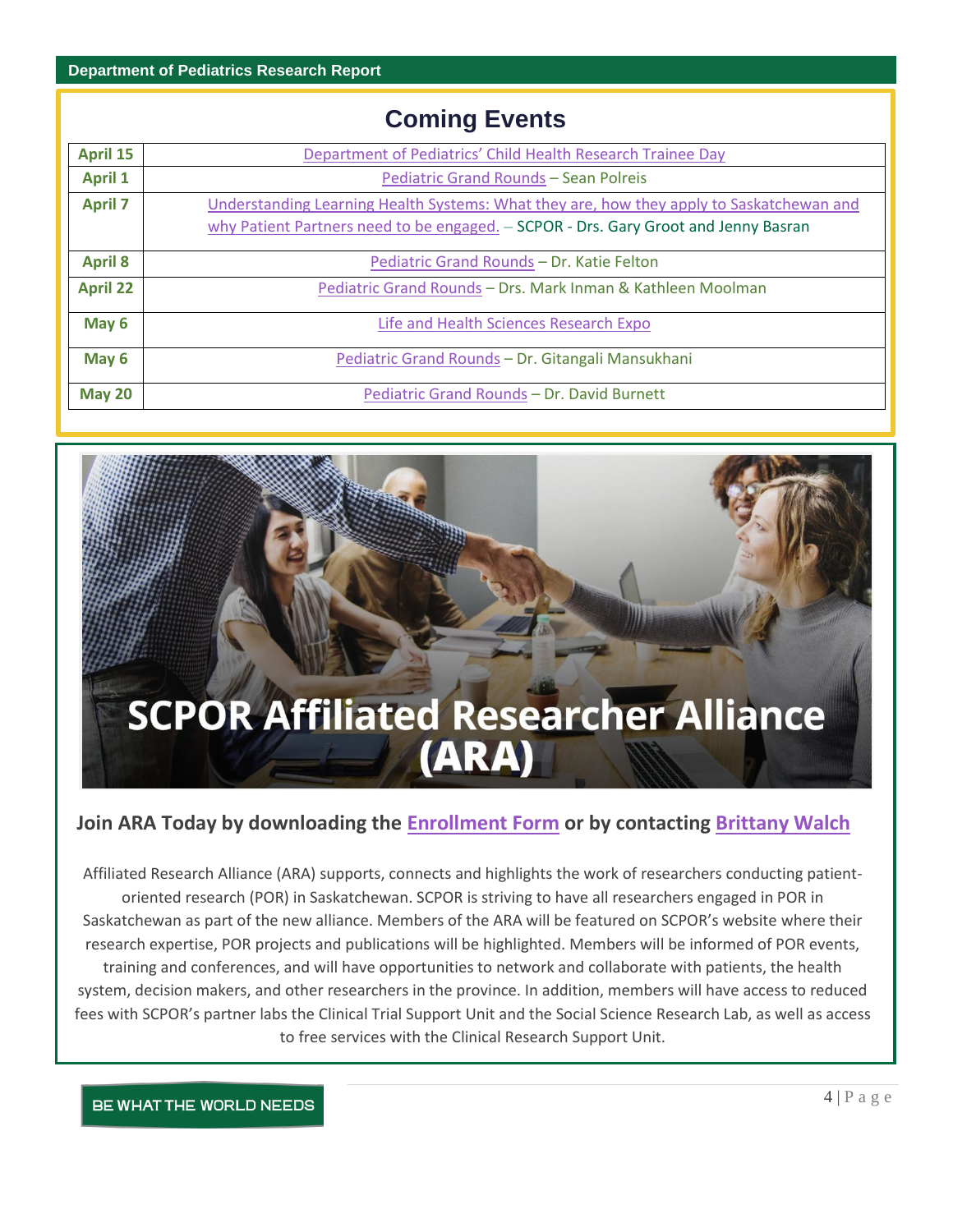### **Resident Research Spotlight – Incidence of Eating Disorders During COVID-19**



**Drs. Astrid Lang** and **Netusha Thevaranjan** (Left to right in photo) are postgraduate year 1 residents in the Department of Pediatrics. Dr. Lang received her BSc in Nutrition in 2013 from the University of Saskatchewan and practiced as a registered dietitian until she returned to school to complete her MD in 2020. Dr. Thevaranjan completed her BSc in Life Sciences in 2014 from McMaster University. She went on to complete a MSc in Immunology from McMaster University and a MD from the University of Limerick in Ireland. Astrid's background in nutrition and previous work as a pediatric dietitian has given her great interest in pursuing gastroenterology and researching gut health, weight/growth outcomes and chronic diseases.

Netusha's research interest is child health and how healthcare providers can work towards ensuring children live happy and healthy lives. Throughout her Master's degree, she learned to be curious and ask questions in order to dive into research projects, with hope of supporting patients. She hopes to continue this curious nature throughout her career in pediatrics.

Drs. Lang and Thevaranjan's research interests crossed paths on their recent study with Assistant Professor of General Pediatrics at USask, **Dr. Ayisha Kurji** entitled, "Incidence of Eating Disorders During COVID-19". Across Canada there has been a pronounced increase in pediatric eating disorders during the COVID-19 pandemic. This has been featured in several national news articles.

At JPCH, this was noticed by Dr. Kurji early on, and residents were consistently seeing eating disorder patients admitted to the ward which is usually uncommon. Together Drs. Kurji, Lang, and Thevaranjan wanted to ascertain whether there was an increase in referrals to the ED clinic during COVID. They wanted to determine whether the patients were more likely to be hospitalized and identify overall triggers.

This retrospective study compared referrals and admissions during the six-month period after the onset of lockdown, March 15-Sept 15 2020, compared to the same time in 2019. They collected data on both outpatient referrals to Dr. Kurji's ED clinic as well as inpatient and psychiatric admissions for eating disorders. They are currently finishing data collection and analysis.

#### In the News!

For more information about Covid and eating disorders Check out **Dr. Ayisha Kurji's** media interviews



- $\checkmark$  Sask. pediatrician worried about rising [number of patients with eating disorders,](https://thestarphoenix.com/news/saskatchewan/sask-pediatrician-worried-about-rising-number-of-patients-with-eating-disorders) **The [Star Phoenix](https://thestarphoenix.com/news/saskatchewan/sask-pediatrician-worried-about-rising-number-of-patients-with-eating-disorders)**
- $\checkmark$  Pandemic leads to 'dramatic increase' in youth [needing treatment for eating disorders, Sask.](https://www.cbc.ca/news/canada/saskatchewan/sask-covid-eating-disorders-1.5899418)  [doctors say,](https://www.cbc.ca/news/canada/saskatchewan/sask-covid-eating-disorders-1.5899418) **CBC News**
- $\checkmark$  Kids struggling with mental health during [pandemic, pediatrician says,](https://www.cbc.ca/player/play/1851219523566) **CBC National [News](https://www.cbc.ca/player/play/1851219523566)**
- ✓ ['It's devastating, heartbreaking': Saskatoon](https://saskatoon.ctvnews.ca/it-s-devastating-heartbreaking-saskatoon-doctor-witnesses-spike-in-teens-with-eating-disorders-1.5294304)  [doctor witnesses spike in teens with eating](https://saskatoon.ctvnews.ca/it-s-devastating-heartbreaking-saskatoon-doctor-witnesses-spike-in-teens-with-eating-disorders-1.5294304)  disorders, **[CTV News](https://saskatoon.ctvnews.ca/it-s-devastating-heartbreaking-saskatoon-doctor-witnesses-spike-in-teens-with-eating-disorders-1.5294304)**

This research will benefit children as it increases awareness and recognition of the psychological toll the pandemic has had on children and youth. It may lead to earlier recognition and intervention of these cases thereby ensuring appropriate care is available for patients. This research can be used to advocate for increased supports as well as increase awareness of eating disorders to the public. Stay tuned for the results!

Thankyou Drs. Lang and Thevaranjan for your contribution to this article. They would also like to acknowledge Dr. Ayisha Kurji and Dr. Oluwafemi Oluwole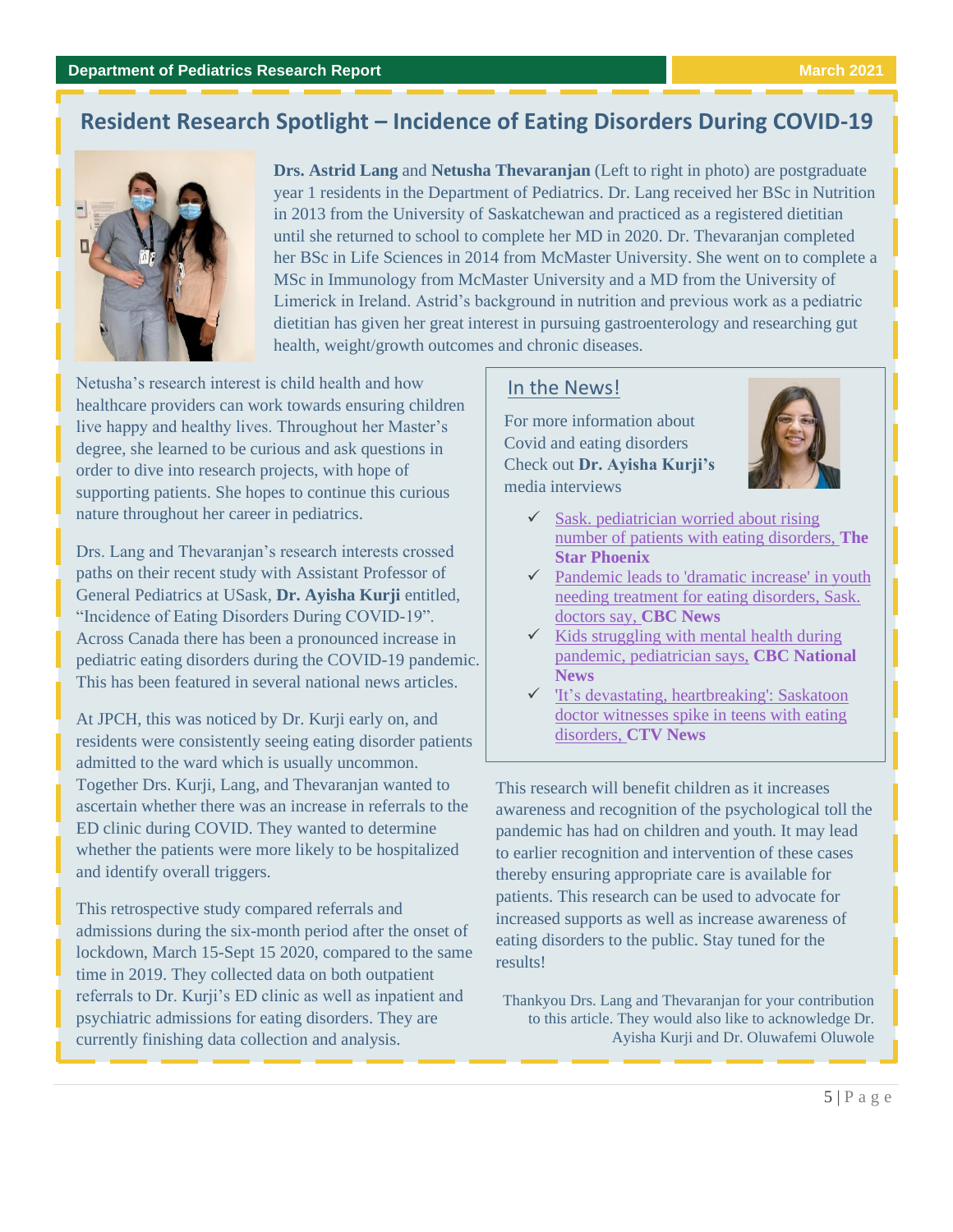# **The Participators - Enter the Study**



In recognition of International Childhood Cancer Day on February 15, 2021, N2 launched the new pediatric clinical trials video officially, The Participators - Enter the Study. N2 would like to give a big thank you for all the hard work from the Clinical Trials Education and Awareness (CTEA) N2 Committee who spearheaded the development of the video. Click on the picture to check out the video! For more information down load this [FACT SHEET](https://mcusercontent.com/3701881b24851f487859ab8c8/files/23ad00d5-b183-4a81-86de-ddfb610acdde/N2_Clinical_Trials_Education_and_Awareness.04.pdf)

What is the Purpose of the Video?

- The purpose of the short, animated video, The Participators/Les Super Participants Enter the Study, is to introduce children to clinical trials in a simple yet engaging way. Both English and French versions are available.
- $\circ$  Targeted at a young audience, the video explains common terms and language used in clinical trials, as well as explains how you sign up for research, and how research can help children all over the world. Who Can Use the Video?
- o Any research group or clinicians can share this video! The video doesn't focus on any particular disease or disorder, but is kept general so it can be used by as many pediatric research and clinical groups as possible. If you use the video, please let us know. Also, if you share the video on social media platforms, please tag your

posts so we can see!

Facebook: @n2networkofnetworks Twitter: @N2Canada LinkedIn: @N2 Network of Networks #TheParticipators #LesSuperParticipants

…NICU continued from pg. 2

Ultrasound applications create a unique opportunity to make fast clinical decisions. Quoting Dr. Samedi, "It is like a magic wand that opens the view to the human body without radiation, pain, and within a minimal timeframe." As a research tool that offers real-time interpretation of data on a significant number of patients, ultrasound is efficient in both its application and resulting data collection by requiring minimal staff.

Dr. Daspal and the team at JPCH NICU not only teach clinical skills to medical professionals but also open horizons for researchers. As the old proverb goes, "If you give a man a fish, you feed him for a day; if you teach a man to fish, you feed him for a lifetime." The residents, medical students, and staff at JPCH are fortunate to have this type of hands-on training that leads to improved health outcomes for patients in Saskatchewan.



This figure is from Lee, L., DeCara, J.M[. Point](https://link.springer.com/article/10.1007%2Fs11886-020-01394-y)[of-Care Ultrasound.](https://link.springer.com/article/10.1007%2Fs11886-020-01394-y) Curr Cardiol Rep 22, 149 (2020). Point-of-care ultrasound (POCUS) machines. Modern POCUS systems can be attached to a cart for easy of movement and portability (A), carried in laptop-sized housing (B), attached to a tablet  $(C)$ , or even a cell phone (D)

Thank you to Drs. Daspal, Samedi, and Nosherwan for providing content for this article. For more information please check out their online research profiles: [Dr. Veronica Samedi](https://www.researchgate.net/profile/Veronica-Samedi) [Dr. Sibasis Daspal](https://www.researchgate.net/profile/Sibasis-Daspal) Dr. [Asma Nosherwan](https://www.researchgate.net/profile/Asma-Nosherwan)

BE WHAT THE WORLD NEEDS